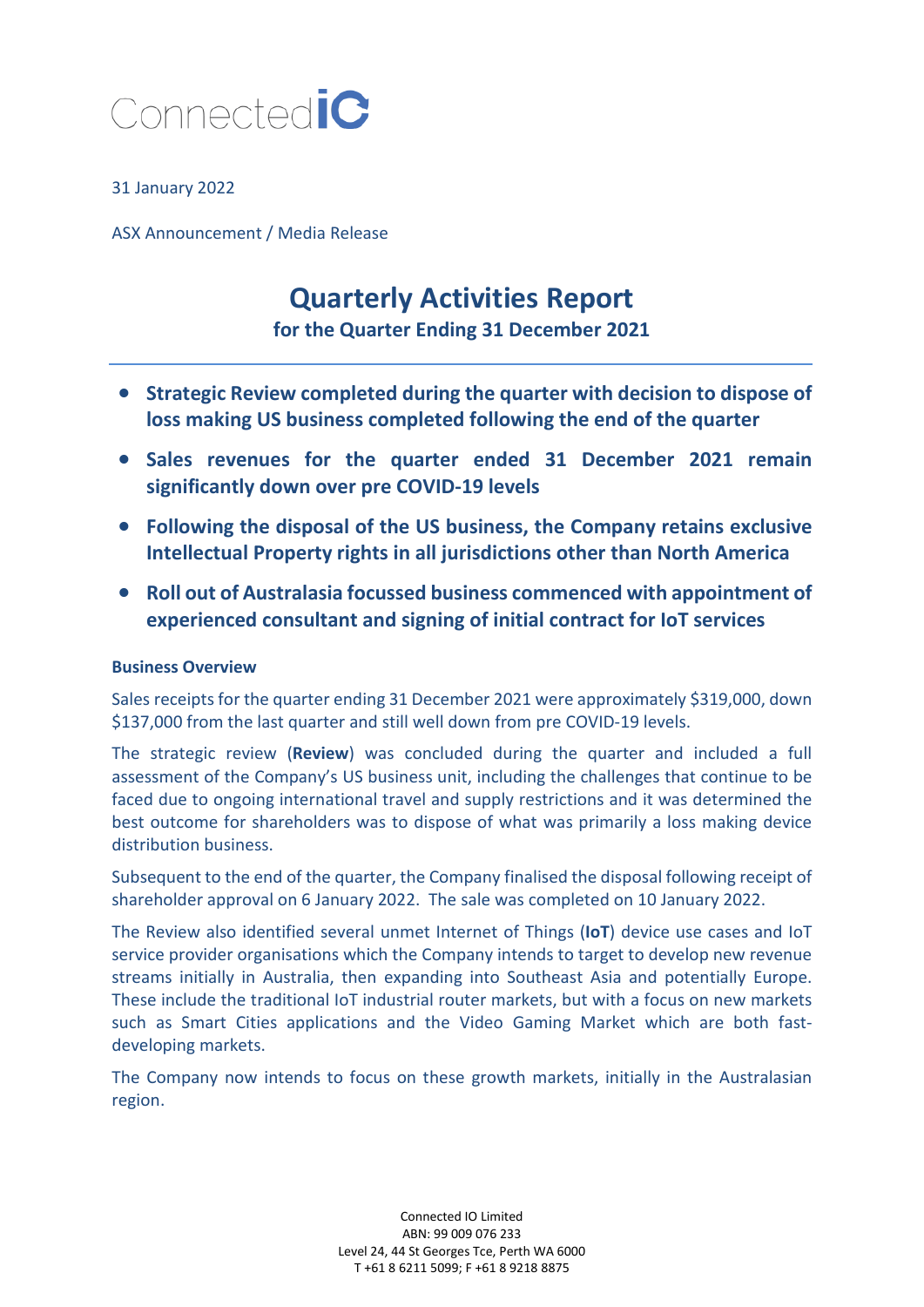### **Financial and Corporate**

At the end of the quarter the Company held cash of approximately \$2.69 million.

Operating cash outflows for the quarter were associated with product manufacturing and operating costs (\$180,000), staff costs (\$152,000) and administration and corporate costs (\$246,000). The majority of revenues and costs are associated with the US business which has now been disposed of.

Related party payments reported in Item 6.1 of the Appendix 4C of \$54,000 represent directors fees and management fees paid during the quarter.

On 10 January 2022, the Company announced it had completed the disposal of the US business unit which will significantly reduce the cost base of the Company for the quarter ended 31 March 2022 and is expected to significantly reduce the cash drain on the Company going forward with more ability to enact cost control as the new business rollout is enacted.

## **Disposal of CIO Technology, Inc.**

The disposal of the US business was undertaken via the sale of the Company's US operating subsidiary, CIO Technology Inc. (**CIO Tech**) to the Company's previous Chief Executive Officer, Mr. Yakov Temov.

Mr. Temov acquired CIO Tech on a walk in walk out basis with an amount of \$400,000 payable to the Company from CIO Tech as at the date of settlement. This loan is backed by a personal guarantee from Mr. Temov and subsequent to the end of the quarter, Mr. Temov repaid approximately \$94,000 of this loan. The balance of the loan is due and payable by Mr. Temov on or before 30 June 2022.

## **New Business Focus**

During the quarter, the Company engaged a suitably qualified Australian based consultant to further develop an Australasion focussed business utilising the Company's existing intellectual property (**IP**) and content management software (**CMS**). The initial engagement will focus on rolling out the existing product suite into the new markets identified and developing a detailed strategy to deliver services into the Video Gaming market. This process is well underway and has so far delivered a small contract with an ASX listed company which is in the early stages of investigating the suitability of the Company's CMS for its own business operations.

In addition to the above strategy, the Company has an ongoing agreement with Splendor Limited, a Southeast Asia consultancy group, to develop a Growth Plan for the Company, on the terms outlined in recent quarterly activities reports of the Company.

At this stage, the Company is primarily seeking to grow its business in these new markets organically rather than through any major acquisitions and the Board has allocated the resources to achieve that. However, the Board remains open to new acquisitions that are complimentary to the existing business and can be appropriately funded.

As disclosed in previous quarters, the Company executed an agreement with Splendor Limited (**Splendor**) to assist the Company in completing its Review of the business and assist in the development of a Growth Plan, initially focussed on the Southeast Asian markets utilising the

> Connected IO Limited ABN: 99 009 076 233 Level 24, 44 St Georges Tce, Perth WA 6000 T +61 8 6211 5099; F +61 8 9218 8875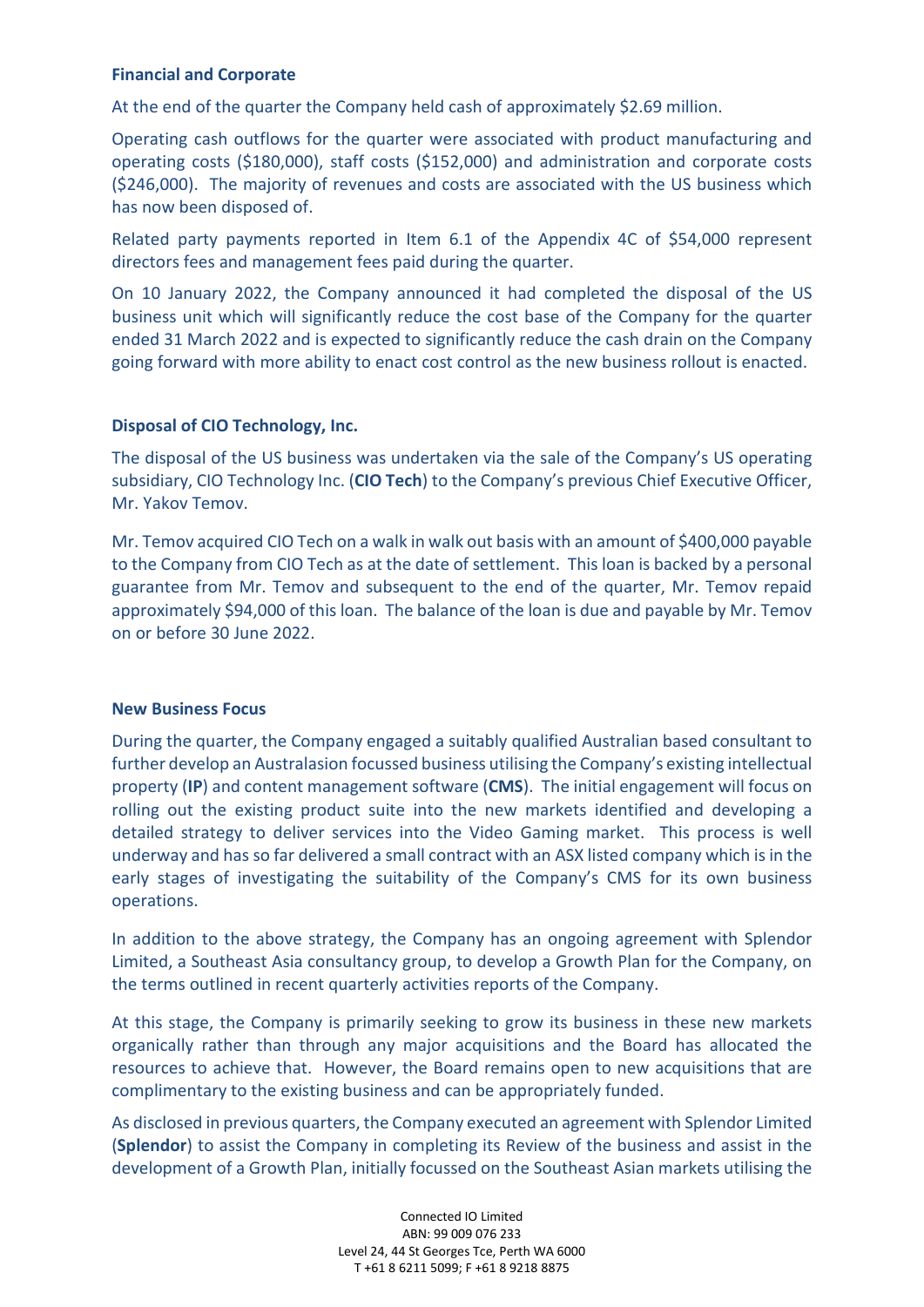Company's existing products and intellectual property. With the Review now formally completed, Splendor has elected to take its fee in shares (as disclosed in previous quarterly reports) and the Company will issue of 2.5 million shares in the Company as consideration for undertaking the Review

The next stage of the engagement with Splendor is the development of a Growth Plan (in consultation with the Company). The terms of the agreement with Splendor have been disclosed in recent quarterly reports.

The Company has not yet agreed a Growth Plan but the with the completion of the Review and disposal of the US business, this process has gained momentum and the Company is actively engaged with representatives of Splendor to deliver a Growth Plan in the short to medium term.

*For further information regarding this announcement please contact Dougal Ferguson, Chief Executive Officer of Connected IO Limited on 08 6211 5099.*

*This announcement was approved and authorised for release by the Company's Board of Directors.*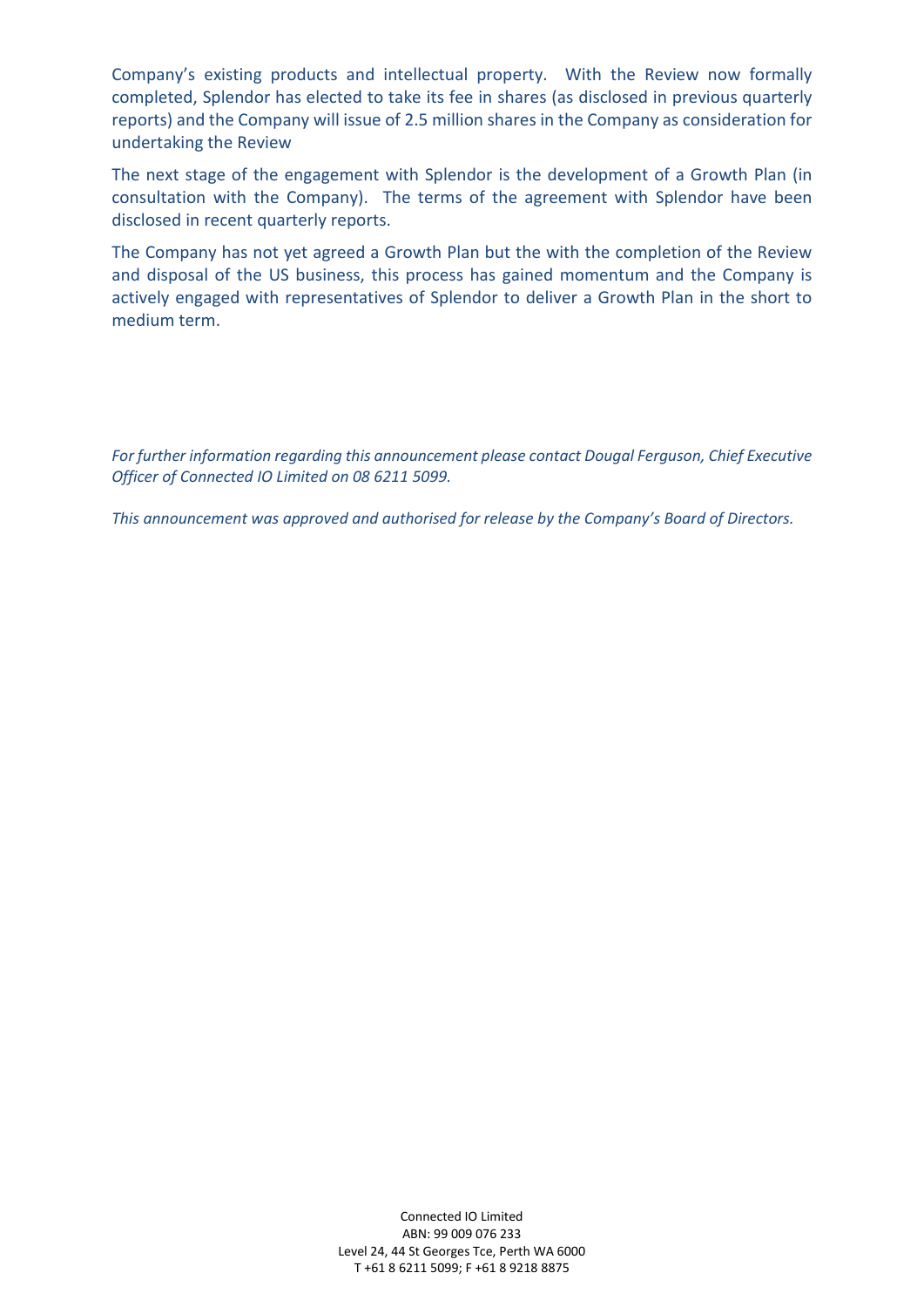## **Appendix 4C**

# **Quarterly cash flow report for entities subject to Listing Rule 4.7B**

## **Name of entity**

Connected IO Ltd

**ABN Quarter ended ("current quarter")**

99 009 076 233 31 December 2021

| <b>Consolidated statement of cash flows</b> |                                                     | <b>Current quarter</b><br>\$A'000 | Year to date<br>(6 months)<br>\$A'000 |
|---------------------------------------------|-----------------------------------------------------|-----------------------------------|---------------------------------------|
| 1.                                          | <b>Cash flows from operating activities</b>         |                                   |                                       |
| 1.1                                         | Receipts from customers                             | 319                               | 775                                   |
| 1.2                                         | Payments for                                        |                                   |                                       |
|                                             | research and development<br>(a)                     | (4)                               | (10)                                  |
|                                             | product manufacturing and operating<br>(b)<br>costs | (180)                             | (437)                                 |
|                                             | advertising and marketing<br>(c)                    | (1)                               | (3)                                   |
|                                             | leased assets<br>(d)                                | (1)                               | (3)                                   |
|                                             | staff costs<br>(e)                                  | (152)                             | (346)                                 |
|                                             | (f)<br>administration and corporate costs           | (246)                             | (649)                                 |
| 1.3                                         | Dividends received (see note 3)                     |                                   |                                       |
| 1.4                                         | Interest received                                   |                                   |                                       |
| 1.5                                         | Interest and other costs of finance paid            |                                   |                                       |
| 1.6                                         | Income taxes paid                                   |                                   |                                       |
| 1.7                                         | Government grants and tax incentives                |                                   |                                       |
| 1.8                                         | Other (provide details if material)                 |                                   |                                       |
| 1.9                                         | Net cash from / (used in) operating<br>activities   | (265)                             | (673)                                 |

| 2.  |     | Cash flows from investing activities |  |
|-----|-----|--------------------------------------|--|
| 2.1 |     | Payments to acquire:                 |  |
|     | (a) | entities                             |  |
|     | (b) | businesses                           |  |
|     | (c) | property, plant and equipment        |  |
|     | (d) | investments                          |  |
|     | (e) | intellectual property                |  |
|     |     | other non-current assets             |  |

ASX Listing Rules Appendix 4C (01/12/19) Page 1 + See chapter 19 of the ASX Listing Rules for defined terms.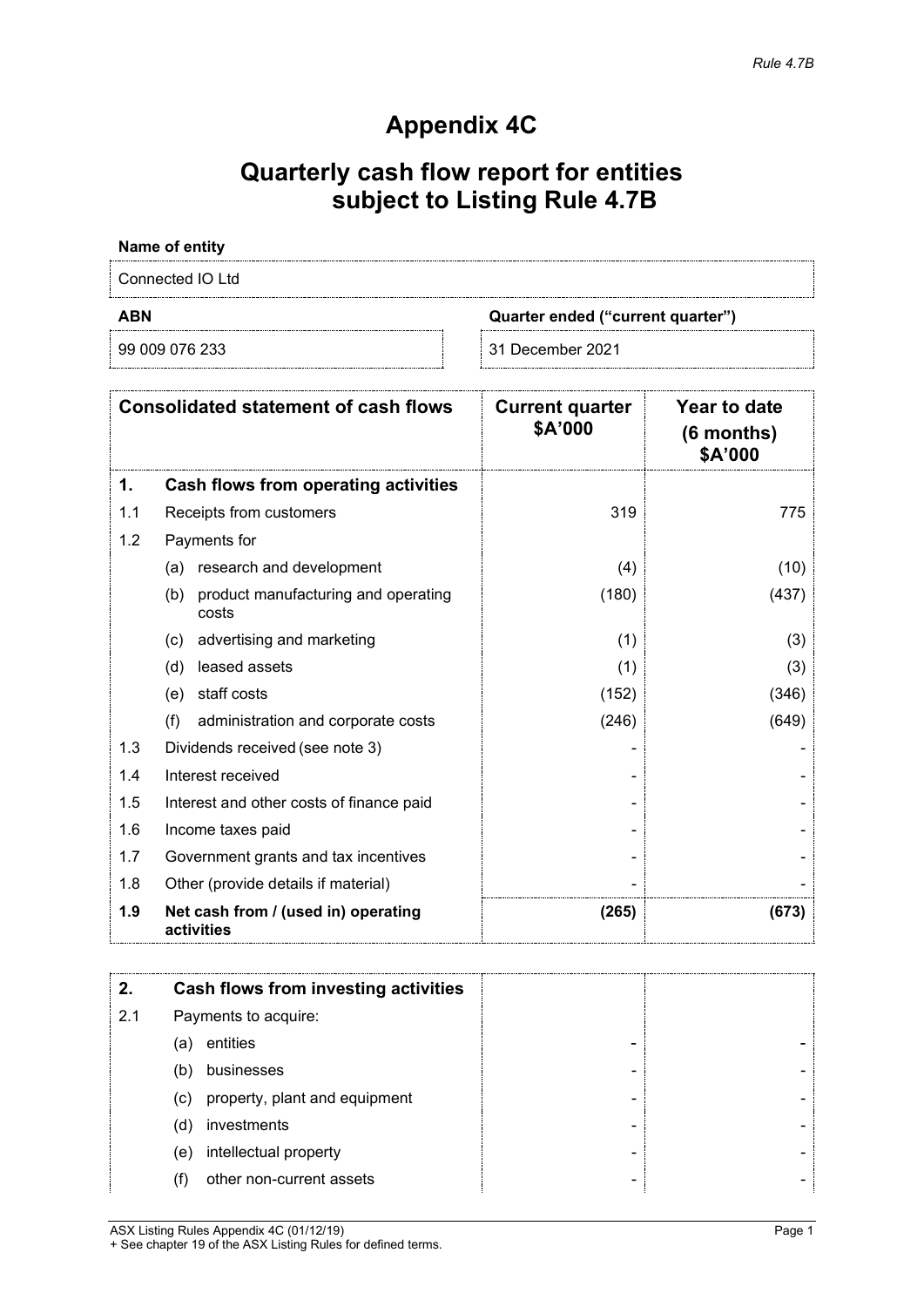| <b>Consolidated statement of cash flows</b> |                                                   | <b>Current quarter</b><br>\$A'000 | Year to date<br>$(6$ months)<br><b>\$A'000</b> |
|---------------------------------------------|---------------------------------------------------|-----------------------------------|------------------------------------------------|
| 2.2                                         | Proceeds from disposal of:                        |                                   |                                                |
|                                             | entities<br>(a)                                   |                                   |                                                |
|                                             | (b)<br>businesses                                 |                                   |                                                |
|                                             | property, plant and equipment<br>(c)              |                                   |                                                |
|                                             | (d)<br>investments                                |                                   |                                                |
|                                             | intellectual property<br>(e)                      |                                   |                                                |
|                                             | (f)<br>other non-current assets                   |                                   |                                                |
| 2.3                                         | Cash flows from loans to other entities           |                                   |                                                |
| 2.4                                         | Dividends received (see note 3)                   |                                   |                                                |
| 2.5                                         | Other: Legal settlement                           |                                   |                                                |
| 2.6                                         | Net cash from / (used in) investing<br>activities |                                   |                                                |

| 3.   | <b>Cash flows from financing activities</b>                                                   |          |
|------|-----------------------------------------------------------------------------------------------|----------|
| 3.1  | Proceeds from issues of equity securities<br>(excluding convertible debt securities)          | 3,500    |
| 3.2  | Proceeds from issue of convertible debt<br>securities                                         |          |
| 3.3  | Proceeds from exercise of options                                                             |          |
| 3.4  | Transaction costs related to issues of<br>equity securities or convertible debt<br>securities |          |
| 3.5  | Proceeds from borrowings                                                                      |          |
| 3.6  | Repayment of borrowings                                                                       | (1, 396) |
| 3.7  | Transaction costs related to loans and<br>borrowings                                          | (301)    |
| 3.8  | Dividends paid                                                                                |          |
| 3.9  | Other (provide details if material)                                                           |          |
| 3.10 | Net cash from / (used in) financing<br>activities                                             | 1,803    |

|     | Net increase / (decrease) in cash and<br>cash equivalents for the period |       |       |
|-----|--------------------------------------------------------------------------|-------|-------|
| 4.1 | Cash and cash equivalents at beginning of<br>period                      | 2,955 | 1.560 |
| 4.2 | Net cash from / (used in) operating<br>activities (item 1.9 above)       | (265` |       |
| 4.3 | Net cash from / (used in) investing activities<br>(item 2.6 above)       |       |       |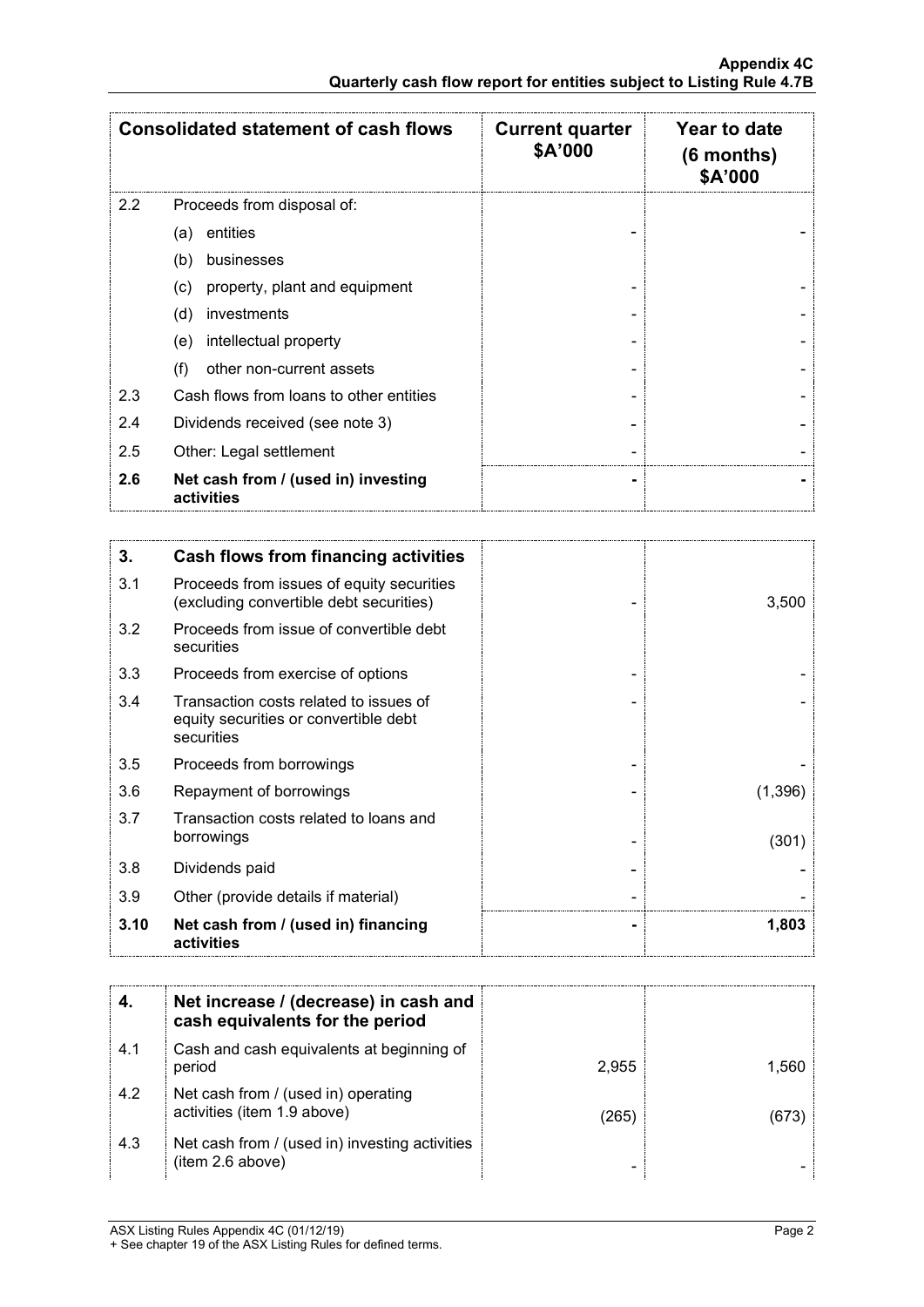| <b>Consolidated statement of cash flows</b> |                                                                     | <b>Current quarter</b><br><b>\$A'000</b> | Year to date<br>$(6$ months)<br>\$A'000 |
|---------------------------------------------|---------------------------------------------------------------------|------------------------------------------|-----------------------------------------|
| 4.4                                         | Net cash from / (used in) financing activities<br>(item 3.10 above) |                                          | 1 803                                   |
| 4.5                                         | Effect of movement in exchange rates on<br>cash held                |                                          |                                         |
| 4.6                                         | Cash and cash equivalents at end of<br>period                       | 2.690                                    | 2.690                                   |

| 5.  | Reconciliation of cash and cash<br>equivalents<br>at the end of the quarter (as shown in the<br>consolidated statement of cash flows) to the<br>related items in the accounts | <b>Current quarter</b><br>\$A'000 | <b>Previous quarter</b><br>\$A'000 |
|-----|-------------------------------------------------------------------------------------------------------------------------------------------------------------------------------|-----------------------------------|------------------------------------|
| 5.1 | Bank balances                                                                                                                                                                 | 689                               | 955                                |
| 5.2 | Call deposits                                                                                                                                                                 | 2.001                             | 2.000                              |
| 5.3 | <b>Bank overdrafts</b>                                                                                                                                                        |                                   |                                    |
| 5.4 | Other (provide details)                                                                                                                                                       |                                   |                                    |
| 5.5 | Cash and cash equivalents at end of<br>quarter (should equal item 4.6 above)                                                                                                  | 2,690                             | 2.955                              |

### **6. Payments to related parties of the entity and their associates**

- 6.1 Aggregate amount of payments to related parties and their associates included in item 1
- **Current quarter \$A'000** (54) -
- 6.2 Aggregate amount of payments to related parties and their associates included in item 2

Note: if any amounts are shown in items 6.1 or 6.2, your quarterly activity report must include a description of, and an explanation for, such payments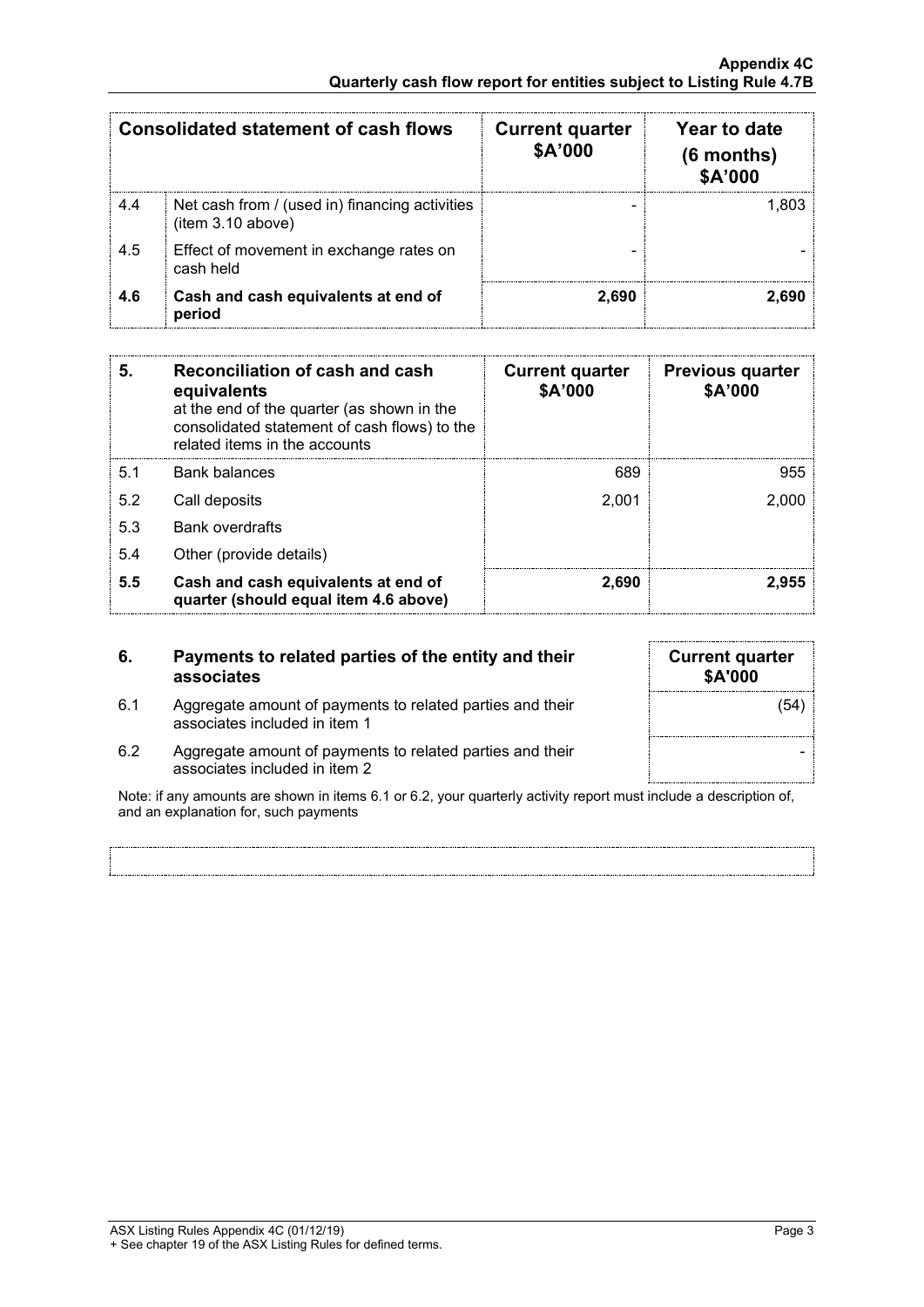### **7. Financing facilities**

- 
- 7.2 Credit standby arrangements
- 7.3 Other (please specify)
- 7.4 **Total financing facilities 400 400**

| 7.  | <b>Financing facilities</b><br>Note: the term "facility' includes all forms of financing<br>arrangements available to the entity.<br>Add notes as necessary for an understanding of the<br>sources of finance available to the entity. | <b>Total facility</b><br>amount at quarter<br>end<br>\$A'000 | Amount drawn at<br>quarter end<br>\$A'000 |
|-----|----------------------------------------------------------------------------------------------------------------------------------------------------------------------------------------------------------------------------------------|--------------------------------------------------------------|-------------------------------------------|
| 71  | Loan facilities                                                                                                                                                                                                                        | 400                                                          |                                           |
| 7.2 | Credit standby arrangements                                                                                                                                                                                                            |                                                              |                                           |
| 7.3 | Other (please specify)                                                                                                                                                                                                                 |                                                              |                                           |
| 7.4 | <b>Total financing facilities</b>                                                                                                                                                                                                      |                                                              |                                           |

### 7.5 **Unused financing facilities available at quarter end** 0

7.6 Include in the box below a description of each facility above, including the lender, interest rate, maturity date and whether it is secured or unsecured. If any additional financing facilities have been entered into or are proposed to be entered into after quarter end, include a note providing details of those facilities as well.

7.1 Tyche Lines of Credit with interest payable at 5% on funds drawn and payable quarterly.

|     | Estimated cash available for future operating activities                     | \$A'000 |
|-----|------------------------------------------------------------------------------|---------|
| 8.1 | Net cash from / (used in) operating activities (Item 1.9)                    | 265     |
| 8.2 | Cash and cash equivalents at quarter end (Item 4.6)                          | 2.690   |
| 8.3 | Unused finance facilities available at quarter end (Item 7.5)                |         |
| 8.4 | Total available funding (Item $8.2 +$ Item $8.3$ )                           | 2.690   |
| 8.5 | Estimated quarters of funding available (Item 8.4 divided by<br>Item $8.1$ ) | 10.15   |

8.6 If Item 8.5 is less than 2 quarters, please provide answers to the following questions:

1. Does the entity expect that it will continue to have the current level of net operating cash flows for the time being and, if not, why not?

Answer:

2. Has the entity taken any steps, or does it propose to take any steps, to raise further cash to fund its operations and, if so, what are those steps and how likely does it believe that they will be successful?

### Answer:

3. Does the entity expect to be able to continue its operations and to meet its business objectives and, if so, on what basis?

Answer: